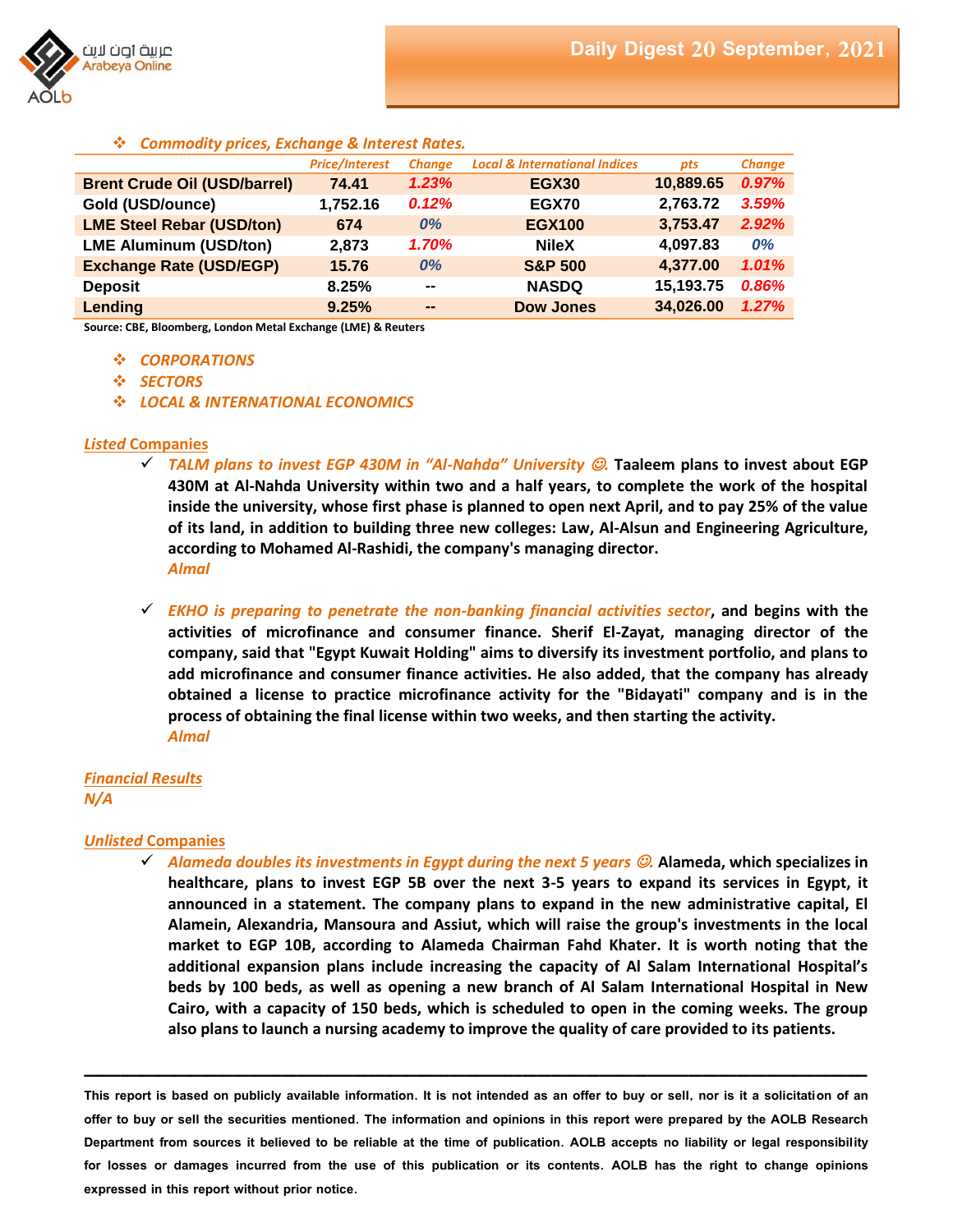

**An accelerator for radiotherapy at a cost of EGP 60M will be installed at El Salam Hospital in Maadi by the end of the year.** *Enterprise*

 *Banque Misr is on its way to obtaining the largest syndicated loan in its history .* **Banque Misr intends to obtain the largest syndicated loan in its history, at a value of one billion dollars, according to banking sources, noting that there is a record turnout from banks willing to provide financing. The bank plans to use the loan to repay the USD550M it received in 2018 from foreign lenders to boost its dollar liquidity. Bank officials declined to comment on the news when Enterprise attempted to contact them.** *Enterprise*

*At the sectoral level N/A*

### *As for the local and global economy,*

 $\checkmark$  Egypt is close to signing electrical interconnection network contracts with Saudi Arabia  $\mathcal{O}$ . Egypt **is about to sign contracts to build an electricity transmission network to connect 2 gigawatts with the Kingdom of Saudi Arabia, according to what the Minister of Electricity, Mohamed Shaker, said. Egypt will finance about 40% of the project, while the Kingdom will pay the remaining 60%. The USD 1.6B project aims to link the two countries' electricity networks with electric cables extending 900 km. The project is expected to be launched in 2023, after the NEOM project in Saudi Arabia caused a delay in its launch date from what was previously planned.** *Albursa*

#### *Other important news*

*Companies and governments rush to issue bonds before the Federal Reserve cuts the stimulus program ,* **according to Bloomberg. Amid growing concerns about an imminent rise in US interest rates, governments and companies are heading to take advantage of the currently low interest rates, bringing the total bonds sold last week to USD 36B, which represents about a third of the volume of bonds issued during the past ten weeks.**

*Albursa*

**This report is based on publicly available information. It is not intended as an offer to buy or sell, nor is it a solicitation of an offer to buy or sell the securities mentioned. The information and opinions in this report were prepared by the AOLB Research Department from sources it believed to be reliable at the time of publication. AOLB accepts no liability or legal responsibility for losses or damages incurred from the use of this publication or its contents. AOLB has the right to change opinions expressed in this report without prior notice.**

**ــــــــــــــــــــــــــــــــــــــــــــــــــــــــــــــــــــــــــــــــــــــــــــــــــــــــــــــــــــــــــــــــــــــــــــــــــــــــــــــــــــــــــــــــــــــــــــــــــــــــــــــــــــــــــــــــــــــــــــــــــــــــــــــــــــــــــــــــــــــــــــــــــــــــــــــــــــــــــــــــــــــــــــــــــــــــــــــــــــــــــــــــــــــــــــــــــــــــــــــــــــــــــــــــــــــــــــــــــــــــــــــــــــــــــــــــــــــــــــــــــــــــــــــــــــ**